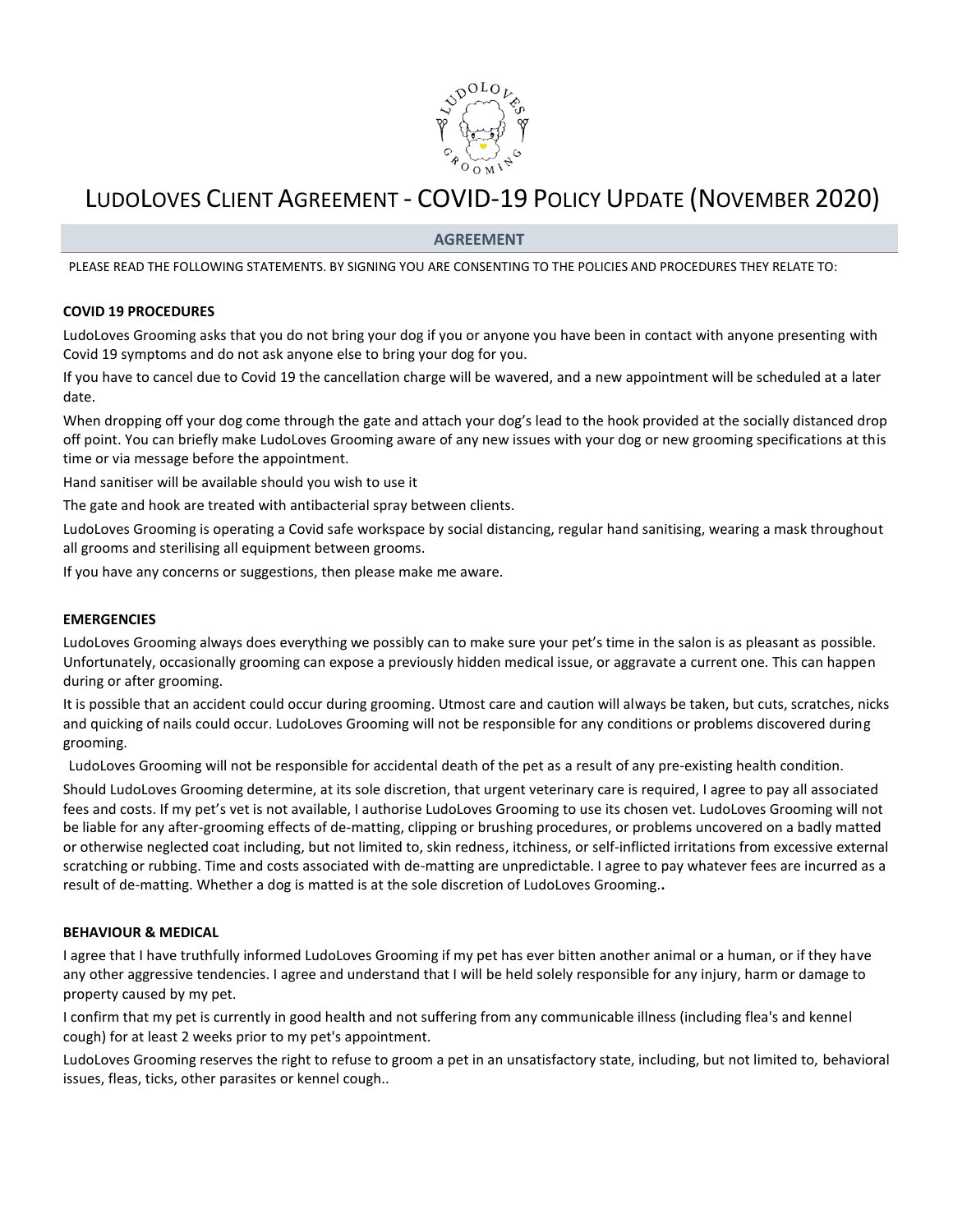## **COAT CONDITION**

LudoLoves Grooming adheres to codes of practice under the Animal Welfare Act 2006. If your pet's coat is deemed to be too matted to remove safely with a brush, we will clip off. You will be notified in this event.

If we are able to remove small areas of matting without clipping off there will be an additional fee of £20+ due to the extra time and care required.

Any matting will be photographed.

Normal styles will be modified until the following groom.

Exceeding the recommended maintenance schedule will incur an extra charge if coat condition is compromised.

I am aware if my dog is found to have parasites (Flea's, Tick's, Roundworm, Lice etc) there will be an extra charge of £20 to pay for the cost of treating and deep cleaning the salon and time to rearrange appointments to avoid other clients dogs becoming infested.

## **CANCELLATIONS & LATE APPOINTMENTS**

LudoLoves Grooming operates a strict policy on missed appointments, and I agree to that if I need to change an appointment I will notify LudoLoves Grooming no less than 48 hours before the booked appointment. If insufficient notice is given, I agree to pay 50% of the estimated grooming charges. No new appointments will be made until missed appointments are paid for. If appointments are missed on a regular basis, pre-payment will be required.

Appointments who arrive more than 15 minutes late dropping off will be refused. They will then need to be rearranged with a 50% charge due then to being classed as a missed appointment.

Late pickups of 10 minutes or more will incur a charge of £5, then an additional £5 per 15 minutes on top of the groom price.

## **ANNUAL PRICE INCREASE**

Due to increased costs associated with inflation LudoLoves Grooming will be implementing a small annual price increase on December 1st.

## **PAYMENT**

LudoLoves Grooming except 3 methods of payment Cash, Card or Bank Transfer.

If paying by bank transfer, please pay at least 24hrs before your dog's appointment to avoid any awkwardness and unnecessary time wasting of LudoLoves Grooming having to chase payment.

If paying by cash please bring the correct amount LudoLoves Grooming do not keep hold of any change.

Contactless card payment can be made up to £44 and cards can be used for any amount.

#### **GDPR**

In compliance with the General Data Protection Regulations (GDPR) LudoLoves Grooming is required by law to inform you (the client) about the data collected and stored in reference to your pet being groomed at LudoLoves Grooming and how this data is being used. LudoLoves Grooming therefore requires your consent for this information to be stored and used by LudoLoves Grooming only.

LudoLoves Grooming collects and stores data from you in the form of Client Record Cards. This information is collected from you at the initial consultation of your pet's first visit and updated as and when changes need to be made.

I confirm that I am happy to be contacted by LudoLoves Grooming with a reminder when my pet is due for grooming again and/or other messages related to carrying out of services provided by LudoLoves Grooming. I am happy to receive occasional news or announcements that may affect my pet and that I can unsubscribe from these at any time.

# **PHOTOGRAPHS**

I agree for LudoLoves Grooming to take photographs of my pet whilst in their care and am happy for LudoLoves Grooming to use them for promotional use.